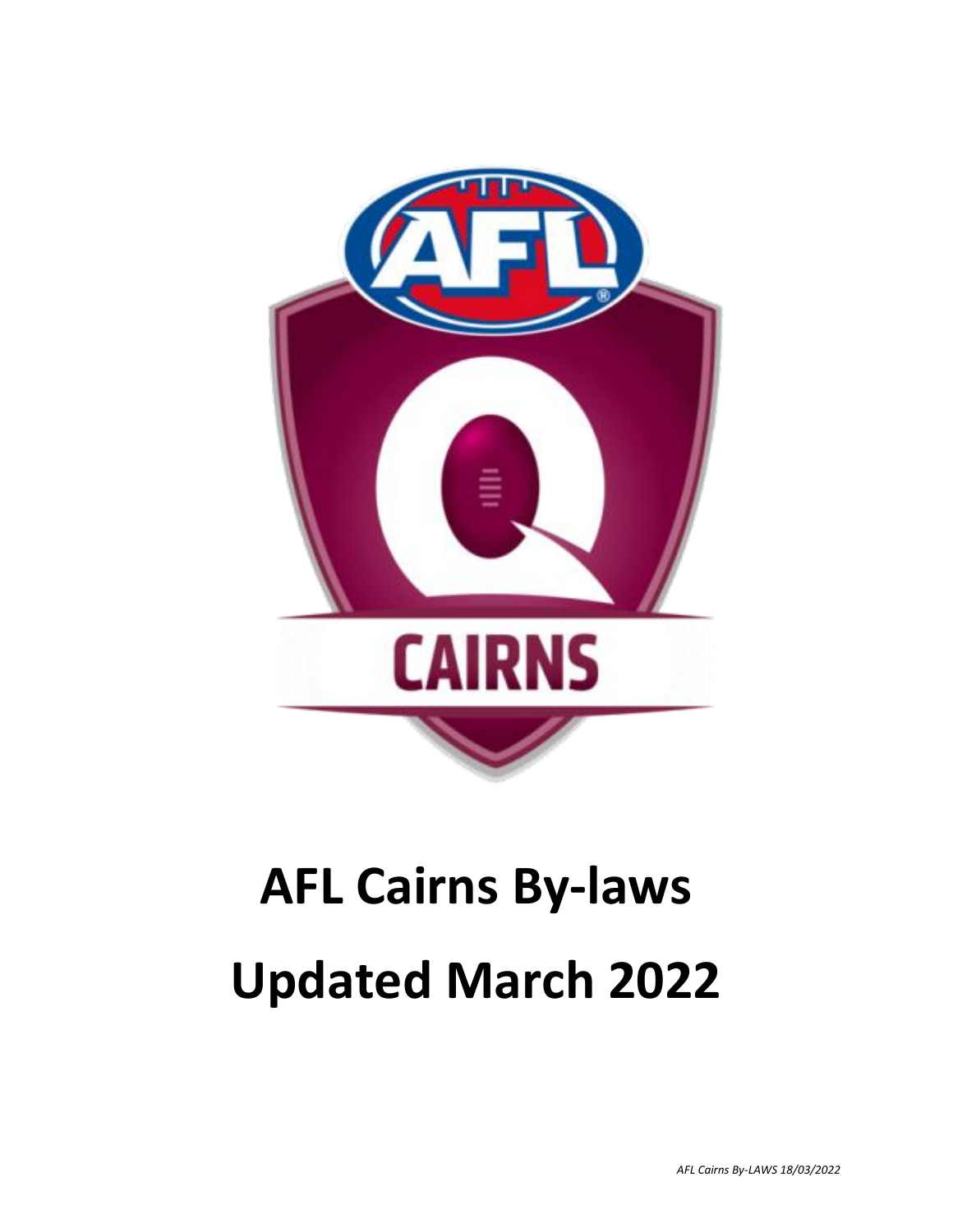## **Awards**

## **10.2 (A) LIFE MEMBERSHIP**

Life membership to AFL Cairns may only be granted as per the provisions of the Constitution.

#### **10.3 (F) CRATHERN MEDAL AND OTHER BEST AND FAIREST AWARDS**

(a) A Player found guilty by the Tribunal, or who accepts a set penalty, in any grade in respect of a reportable offence during the minor round in any season shall be ineligible to win the AFL Cairns best and fairest award for any grade for that season.

(b) A Player found guilty by the Tribunal and later determined not guilty on appeal shall be eligible for best and fairest awards for that reason.

(c) Best and fairest votes in all grades are based on home and away matches and should a Player be reported and found guilty in subsequent matches of the same season they shall not be deprived of their award but shall be ruled ineligible for any such awards for the following season.

(d) AFL Cairns best and fairest medal awards are not to be determined on a count-back in the case of tied voting. In the case of a tie medals will be presented to all eligible winners.

## **FINALS ELIGIBILITY**

8.1 (a) (V) Colts games or representative football **will not** count towards senior finals eligibility. Special consideration may be sought and approved at the direction of the General Manager.

8.2 (c) (i)

A player must play a minimum of three **(3)** home and away games with any team (Seniors or Reserves) in their registered club to be eligible to play senior finals.

## **PLAYING UNIFORM**

4.14 F (iii) Either black or skin tone undergarment can be worn in the AFL Cairns Competitions.

#### **ADMISSION TO GROUNDS**

6.2 (e) Admission prices to the grounds for AFL Cairns' matches will be set by AFL Cairns prior to the commencement of the season, in season 2022 they will remain at \$6.

(f) Clubs charging a gate will be required to issue tickets at the gate and submit a brief reconciliation to AFL Cairns on the Monday following the match.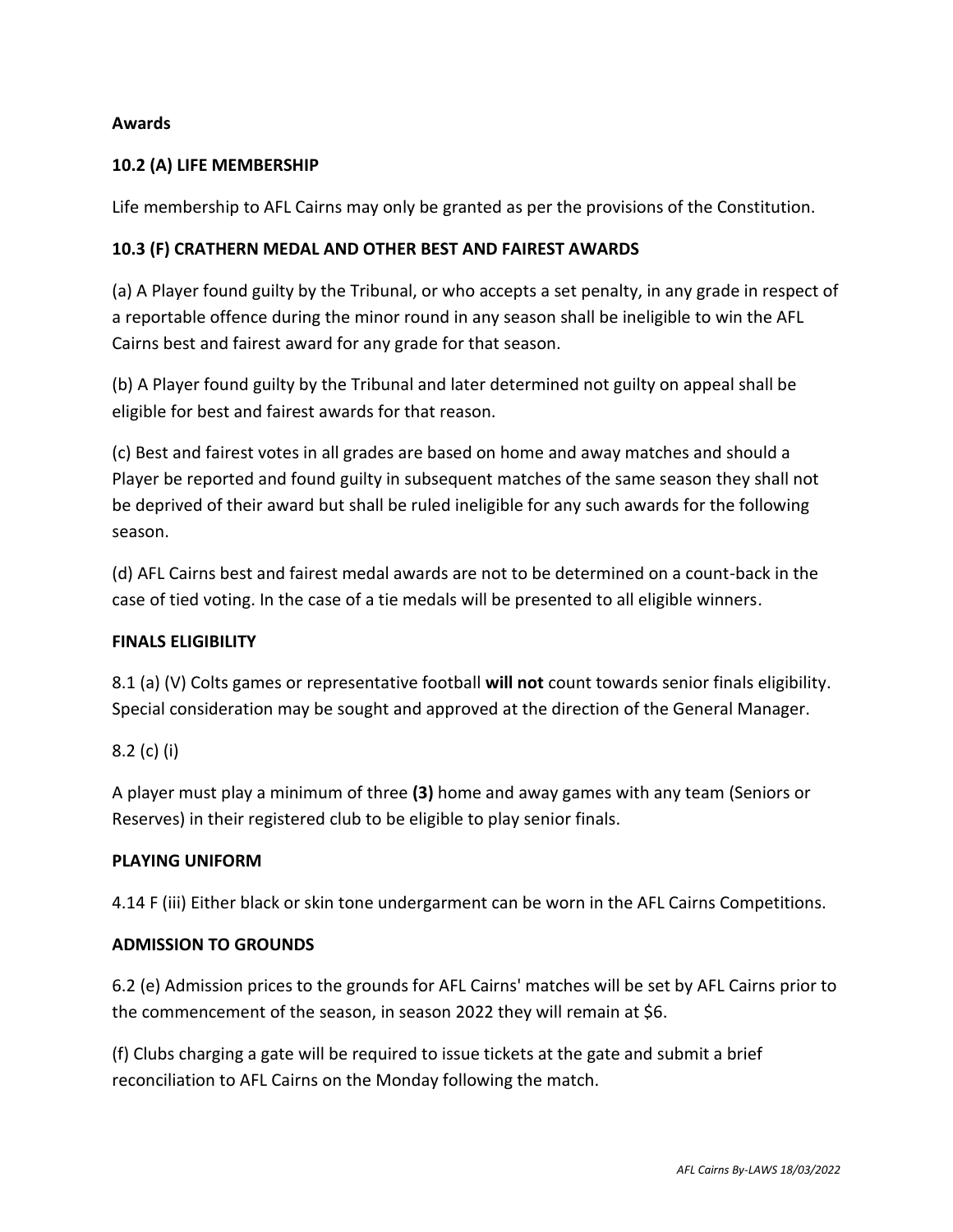(g) AFL Cairns will issue season passes for both the home and away seasons and the finals' series as it deems fit.

## **HALF -TIME SENIOR GAMES**

4.9 (d) (iiii) AFL Cairns Women's Competition Breaks will be: 5 minutes (¼ time) 10 minutes (½ Time) 5 minutes ¾ Time.

#### **MATCH DURATION REF 4.9 (H) – VARIATIONS**

4.9 (H)

| <b>COMPETITION</b> | TIME OF QUARTERS              | TIME OF BREAKS |
|--------------------|-------------------------------|----------------|
| <b>SENIORS</b>     | 20 MINUTES PLUS TIME ON       | 6/20/6         |
| <b>RESERVES</b>    | 20 MINUTES NO TIME ON         | 5/15/5         |
|                    | <b>FINALS 17 PLUS TIME ON</b> |                |
| AFLCW              | <b>15MINUTES NO TIME ON</b>   | 5/10/5         |
|                    | FINALS 13 PLUS TIME ON        |                |

#### **PONT SYSTEM**

13 (d) please refer to AFL Cairns Point System 2020 for current Points System.

In 2022, Club Points Values are:

| 2022 Club Point Values   |           |  |
|--------------------------|-----------|--|
| Port Douglas             | 34 points |  |
| <b>South Cairns</b>      | 34 points |  |
| <b>Cairns City Lions</b> | 34 points |  |
| <b>Cairns Saints</b>     | 34 points |  |
| <b>Centrals TB</b>       | 38 points |  |
| <b>North Cairns</b>      | 42 points |  |
| Manunda Hawks            | 42 points |  |

Once a player is registered with the club, the club will be asked to enter points value of the player (use the 2022 AFL Cairns Points System for allocation of points). The league will then get notification and check the player's value against the players history. Clubs will not be able to exceed their weekly allocation, when selecting teams in PLAYHQ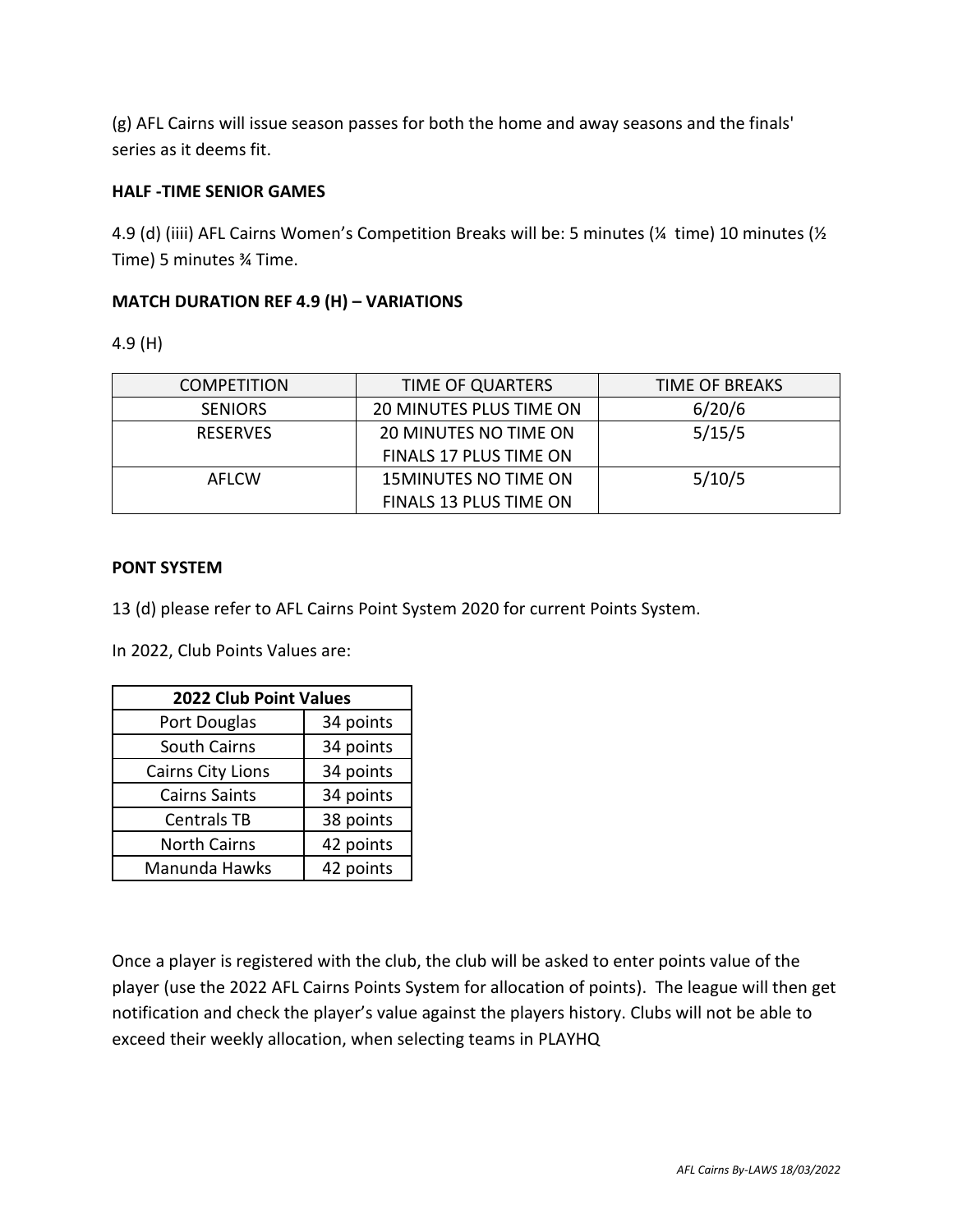# **RUNNERS**

4.15 (c) (iv) Each Club shall be entitled to use (two) 2 runners for each match in each grade of the AFL Cairns competition. They must however use the Interchange gates, as per the Laws of the game.

(v) In the event that a Club is short of water carriers a runner may carry water to and from players.

# **SALARY CAP (PSC)**

4.31 (a Clubs will be required to lodge with AFLC a Player Registration List before Round 1. Please ensure the player, club and league have all obtained a signed copy of the contract. Club Challenge points are now associated with the league receiving all contracts prior to Saturday 9th April (either via shared drive or delivered to the office). Club Challenge points will also be awarded for Salary Cup reporting twice per season (Round 8 and Round 15).

The List will identify each player and all financial payments or transactions (cash or in-kind) made to that player.

The List will be accompanied by a Statutory Declaration signed by any two of the following club officials, the President, Treasurer and Coach declaring that the details are accurate and factual.

## **YELLOW CARDS**

(viii) Any player who receives four (4) yellow cards in any one season shall automatically be suspended for one (1) week. This can be taken to tribunal.

(ix). Any player who receives more Four three (4) yellow cards in any one season shall automatically be suspended for one (1) week with each additional yellow card.

#### **COMPLIANCE**

8.16 AFL Cairns retains the exclusive right to undertake, licence and deal with all rights relating to any broadcast, transmission, recording and communication via television, radio, internet, mobile device or other technology (whether presently known or hereafter devised) of each Australian football match administered by AFL Cairns and to retain for its own benefit all revenues derived therefrom, and no club is permitted to undertake any such activity itself or enable, facilitate or grant any competing or conflicting licence, right or entitlement to any third party.